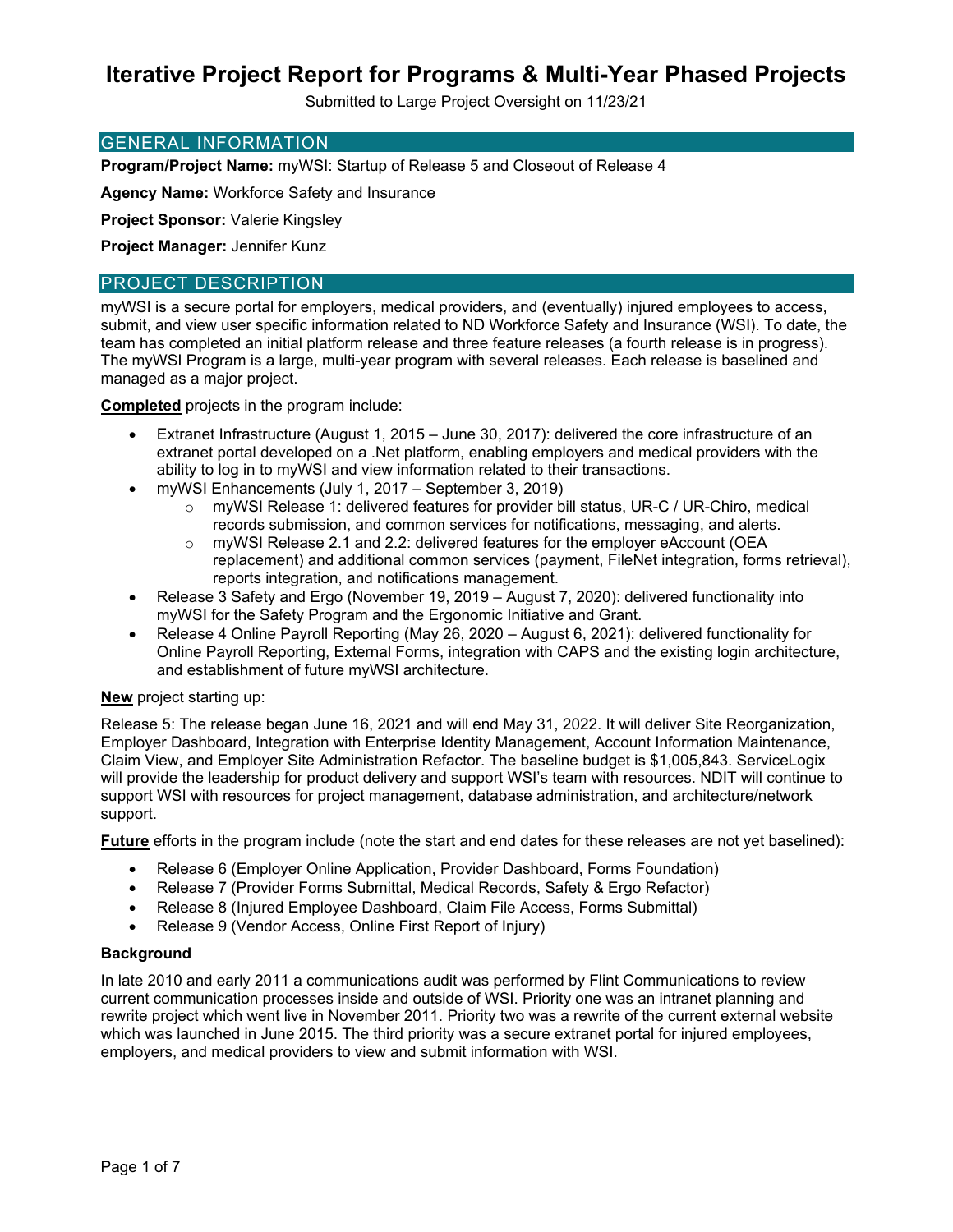Submitted to Large Project Oversight on 11/23/21

### BUSINESS NEEDS AND PROBLEMS

The specific primary business needs to be met through the program are:

- Support WSI's strategic objective to improve communication.
- Streamline processes related to information from/to external stakeholders.
- Increase availability and usage of information for WSI's stakeholders and partners.

The myWSI Program is in line with WSI's core purpose "to care for injured workers" by offering a secure portal for injured employees, employers, and medical providers to view, update, and submit information related to their interactions with WSI.

### PROGRAM/PROJECT FORMAT

**Program Start Date:** August 1, 2015

**Budget Allocation at Time of Initial Start Date:** \$469,031 for the 2015-2017 biennium. \$1,032,300 for the 2017-2019 biennium. \$850,000 for the 2019-2021 biennium. \$3,050,000 for the 2021-2023 biennium.

**How Many Phases Expected at Time of Initial Start Date:** The number of phases/projects was unknown at the initial start date, but WSI and Nexus identified an extensive list of features and the highest priority functionality was implemented (Releases 1-3). After the transition to ServiceLogix in early 2020, a Release Plan strategy was formalized to accommodate all outstanding features to span over six remaining releases (Release 4-9). This brings the total to nine releases for the program.

**Phase Approach Description:** This program consists of multiple projects (releases) delivering functionality into a production environment, ready to be used.

**Estimated End Date for All Phases Known at Time of Initial Start Date:** The earliest expected end date is 2024 but is dependent upon the detailed planning and baselines of the individual projects.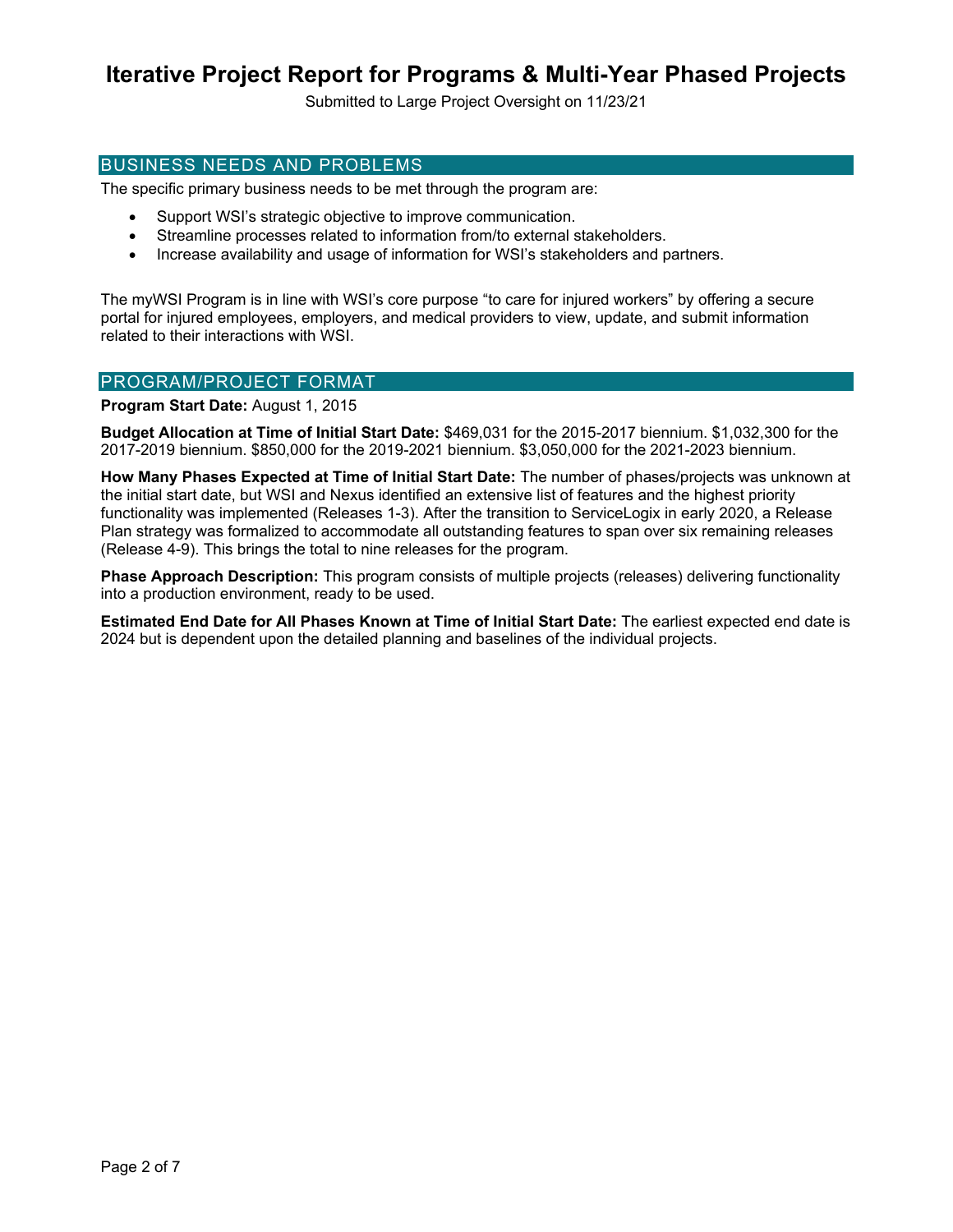Submitted to Large Project Oversight on 11/23/21

## PROGRAM/PROJECT ROAD MAP

The program road map shows the high-level plan or vision for the program/projects/phases. It is intended to offer a picture of the lifespan of all the effort that is expected to be required to achieve the business objectives.

| <b>Project/ Phase</b> | <b>Title</b>                                                                         | <b>Scope Statement</b>                                                                                                                                                                                                                                                                                                        | <b>Estimated</b><br><b>Months</b><br><b>Duration</b> | <b>Estimated Budget</b>                                          |
|-----------------------|--------------------------------------------------------------------------------------|-------------------------------------------------------------------------------------------------------------------------------------------------------------------------------------------------------------------------------------------------------------------------------------------------------------------------------|------------------------------------------------------|------------------------------------------------------------------|
| Project 1             | Extranet<br>Infrastructure                                                           | Portal framework and login process,<br>integration with existing online<br>applications                                                                                                                                                                                                                                       | Completed<br>6/30/17                                 | \$504,878 Baseline<br>(See next section<br>for Actual Cost)      |
| Releases 1-2          | myWSI<br>Enhancements<br>• myWSI<br>Release 1<br>• myWSI<br>Release 2.1<br>and $2.2$ | Provider bill status, UR-C / UR-Chiro,<br>medical records submission, and<br>common services for notifications,<br>messaging, and alerts<br>Employer eAccount (OEA replacement)<br>and additional common services<br>(payment, FileNet integration, forms<br>retrieval), reports integration, and<br>notifications management | Completed<br>9/3/2019                                | \$1,032,409<br>Baseline (See next<br>section for Actual<br>Cost) |
| Release 3             | myWSI<br>Release 3.1                                                                 | Safety program, ergonomic (ergo)<br>initiative and grant, and mobile friendly<br>form updates                                                                                                                                                                                                                                 | Completed<br>8/7/20                                  | \$599,312 Baseline<br>(See next section<br>for Actual Cost)      |
| Release 4             | myWSI<br>Release 4<br><b>Online Payroll</b><br>Reporting                             | Online payroll reporting, external forms,<br>integration with CAPS and the existing<br>login architecture, and establishment of<br>future myWSI architecture                                                                                                                                                                  | Completed<br>8/6/21                                  | \$303,350 Baseline<br>(See next section<br>for Actual Cost)      |
| Release 5             | myWSI<br>Release 5                                                                   | Site Reorganization, Employer<br>Dashboard, Integration with Enterprise<br>Identity Management, Account<br>Information Maintenance, Claim View,<br>and Employer Site Administration<br>Refactor                                                                                                                               | 11 months                                            | \$1,005,843<br><b>Baseline</b>                                   |
| Release 6             | myWSI<br>Release 6                                                                   | Employer online app, provider<br>dashboard, forms                                                                                                                                                                                                                                                                             | 8 months                                             | \$923,450                                                        |
| Release 7             | myWSI<br>Release 7                                                                   | Provider forms, medical records, safety<br>and ergo refactor                                                                                                                                                                                                                                                                  | 7 months                                             | \$858,331                                                        |
| Release 8             | myWSI<br>Release 8                                                                   | Injured employee dashboard, claims file<br>access, forms                                                                                                                                                                                                                                                                      | 8 months                                             | \$655,213                                                        |
| Release 9             | myWSI<br>Release 9                                                                   | Vendor access, online first report of<br>injury                                                                                                                                                                                                                                                                               | 7 months                                             | \$706,963                                                        |
| Closeout              | myWSI<br>Program<br>Closeout                                                         | Program closeout and transition                                                                                                                                                                                                                                                                                               | 4 months                                             | \$40,000                                                         |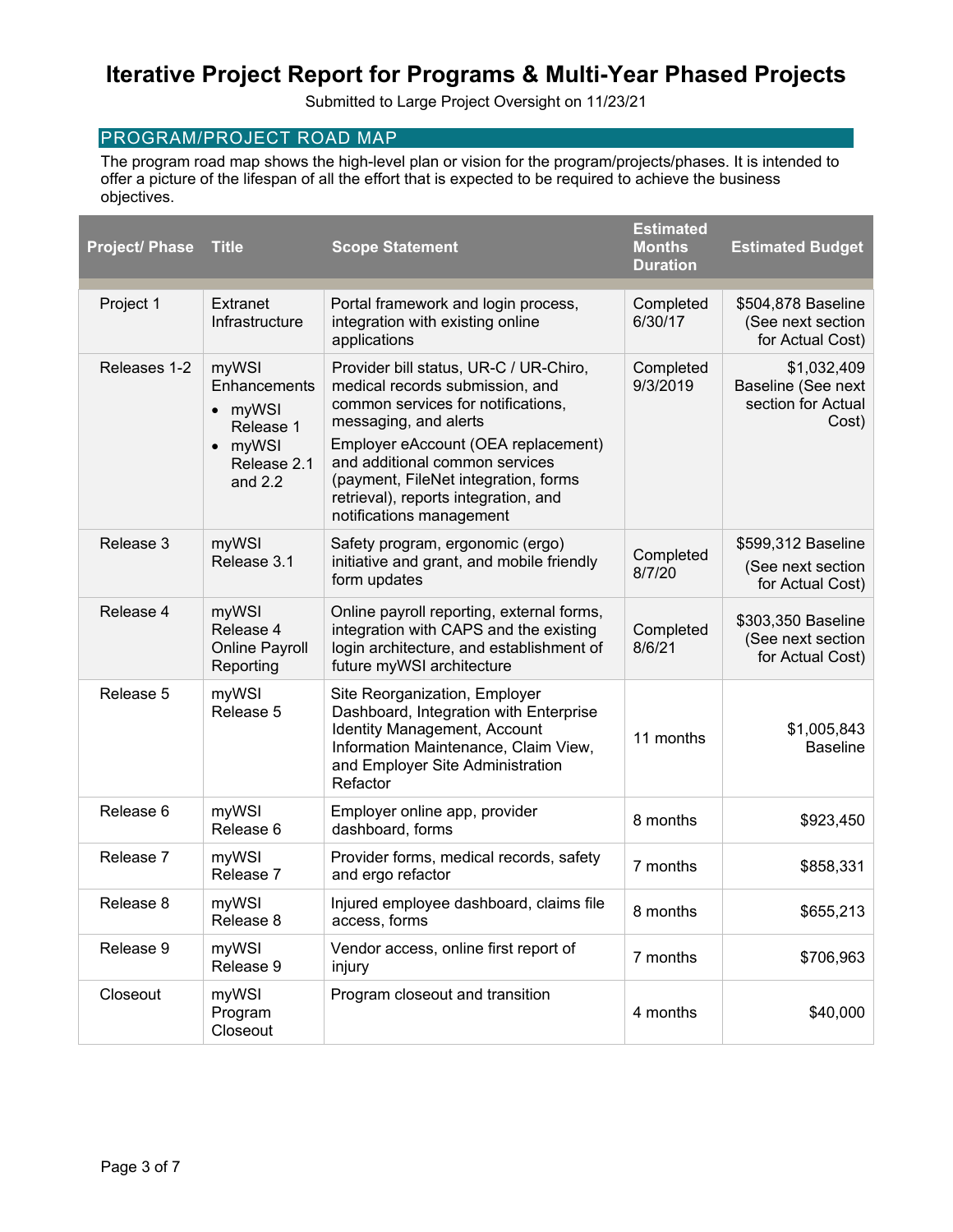Submitted to Large Project Oversight on 11/23/21

## PROJECT BASELINES

The baselines below are entered for only those projects or phases that have been planned. At the completion of a project or phase a new planning effort will occur to baseline the next project/phase and any known actual finish dates and costs for completed projects/phases will be recorded. The iterative report will be submitted again with the new information.

| Project/<br><b>Phase</b> | Program/<br><b>Project</b><br><b>Start Date</b> | <b>Baseline</b><br><b>Execution</b><br><b>Start Date</b> | <b>Baseline</b><br><b>End Date</b> | <b>Baseline</b><br><b>Budget</b> | <b>Actual</b><br><b>Finish</b><br><b>Date</b> | <b>Schedule</b><br><b>Variance</b> | <b>Actual Cost</b> | <b>Cost</b><br><b>Variance</b> |
|--------------------------|-------------------------------------------------|----------------------------------------------------------|------------------------------------|----------------------------------|-----------------------------------------------|------------------------------------|--------------------|--------------------------------|
|                          |                                                 |                                                          |                                    |                                  |                                               |                                    |                    |                                |
| Project 1                |                                                 | 8/1/2015                                                 | 6/30/2017                          | \$504,878                        | 6/30/2017                                     | 0%                                 | \$469,031          | 7.1%<br>under                  |
|                          |                                                 | 7/1/2017                                                 | 6/28/2019                          | \$1,032,409                      | 9/3/2019                                      | 9%                                 | \$983,891          | 4.6%                           |
| Release 2                |                                                 |                                                          |                                    |                                  |                                               | behind                             |                    | under                          |
| Release 3                |                                                 | 11/19/2019                                               | 9/1/2020                           | \$599,312                        | 8/7/2020                                      | 7.7%                               | \$540,349          | 4.5%                           |
|                          |                                                 |                                                          |                                    |                                  |                                               | ahead                              |                    | under                          |
| Release 4                |                                                 | 6/17/2020                                                | 6/18/2021                          | \$303,350                        | 8/6/2021                                      | 13%<br>behind                      | \$287,670          | 5% under                       |
| Release 5                |                                                 | 6/16/2021                                                | 5/31/2022                          | \$1,005,843                      |                                               |                                    |                    |                                |
| Release 6                |                                                 |                                                          |                                    |                                  |                                               |                                    |                    |                                |
| Release 7                |                                                 |                                                          |                                    |                                  |                                               |                                    |                    |                                |
| Release 8                |                                                 |                                                          |                                    |                                  |                                               |                                    |                    |                                |
| Release 9                |                                                 |                                                          |                                    |                                  |                                               |                                    |                    |                                |

**Notes:** The Baseline Budget for Release 5 includes a \$50,000 scope addition approved by the ESC on October 19, 2021.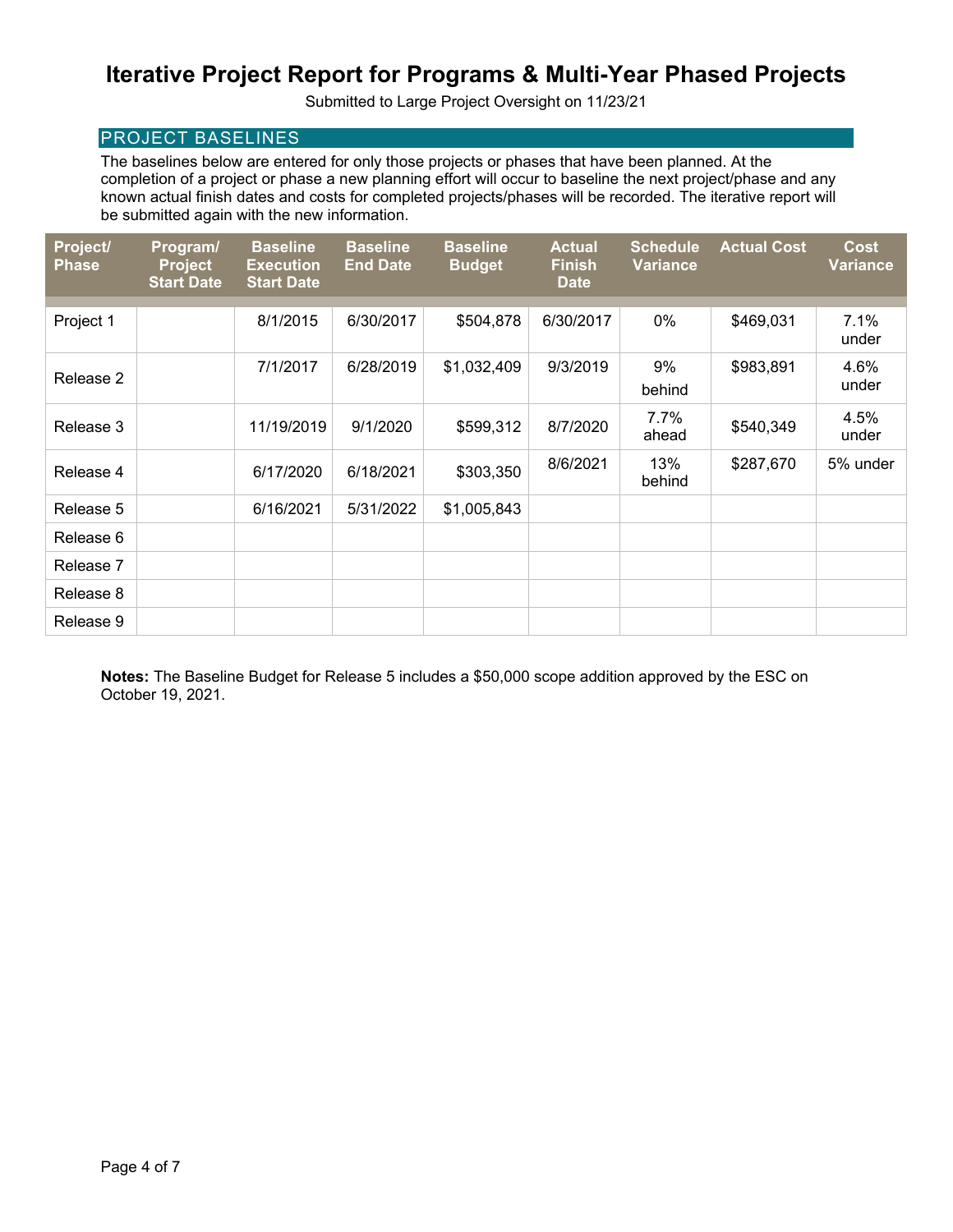Submitted to Large Project Oversight on 11/23/21

| <b>OBJECTIVES</b>        |                                                                                                                                                                  |                                                                                                                                                                                                                                                                                                                                                                                             |                        |                                                                                                                                                                                                                                                    |  |
|--------------------------|------------------------------------------------------------------------------------------------------------------------------------------------------------------|---------------------------------------------------------------------------------------------------------------------------------------------------------------------------------------------------------------------------------------------------------------------------------------------------------------------------------------------------------------------------------------------|------------------------|----------------------------------------------------------------------------------------------------------------------------------------------------------------------------------------------------------------------------------------------------|--|
| Project/<br><b>Phase</b> | <b>Business Objective</b>                                                                                                                                        | <b>Measurement Description</b>                                                                                                                                                                                                                                                                                                                                                              | Met/<br><b>Not Met</b> | <b>Measurement</b><br><b>Outcome</b>                                                                                                                                                                                                               |  |
| Program                  | Business Need 1: Support WSI's<br>strategic objective to improve<br>communication                                                                                |                                                                                                                                                                                                                                                                                                                                                                                             |                        |                                                                                                                                                                                                                                                    |  |
|                          | Objective 1.1: Create a secure<br>portal for WSI external<br>stakeholders to submit and view<br>up to date information related to<br>their interactions with WSI | Measurement 1.1.1: Upon completion of<br>extranet project, ND injured workers,<br>employers, and medical providers will be<br>able to log in to the extranet portal to<br>submit and view up to date information<br>related to their transactions with WSI<br>Anticipated Benefit(s): Improved external<br>stakeholder satisfaction; Improvement in<br>processing time and accuracy of data | Met<br>(2017)          | The first project<br>(Extranet<br>Infrastructure)<br>successfully<br>produced the<br>outcome of<br>enabling WSI<br>external<br>stakeholders with<br>the ability to log in<br>to myWSI and view<br>information related<br>to their<br>transactions. |  |
|                          | <b>Business Need 2: Streamline</b><br>processes related to information<br>from/to external audiences                                                             |                                                                                                                                                                                                                                                                                                                                                                                             |                        |                                                                                                                                                                                                                                                    |  |
|                          | Objective 2.1: Review and<br>improve current processes<br>affecting external stakeholders                                                                        | Measurement 2.1.1: Reduce the number<br>of contacts with WSI staff per thousand<br>policyholders/claims by 10% within the<br>first year of program completion.<br>Anticipated Benefit(s): Customers able to<br>find information more easily; Workload<br>relief for WSI staff                                                                                                               |                        |                                                                                                                                                                                                                                                    |  |
|                          | Business Need 3: Increase online<br>interactivity for WSI's stakeholders<br>and partners                                                                         |                                                                                                                                                                                                                                                                                                                                                                                             |                        |                                                                                                                                                                                                                                                    |  |
|                          | Objective 3.1: Design a site that<br>is user-friendly, easily navigable<br>and targets appropriate<br>audiences                                                  | Measurement 3.1.1: Increase by 10% the<br>number of external stakeholders using<br>available extranet portal features within<br>the first year of program completion<br>Anticipated Benefit(s) 3.1.1: Improved<br>customer service and internal efficiency                                                                                                                                  |                        |                                                                                                                                                                                                                                                    |  |
|                          | Objective 3.2: Create the<br>extranet to be adaptable to<br>mobile devices                                                                                       | Measurement 3.2.1: Site accessible via<br>iOS, Android, and Windows devices<br>Anticipated Benefit(s) 3.3.2: Improved<br>end user experience                                                                                                                                                                                                                                                | Met<br>(2019)          | After Releases 1-<br>2.2, WSI external<br>stakeholders are<br>able to access<br>myWSI via mobile<br>devices.                                                                                                                                       |  |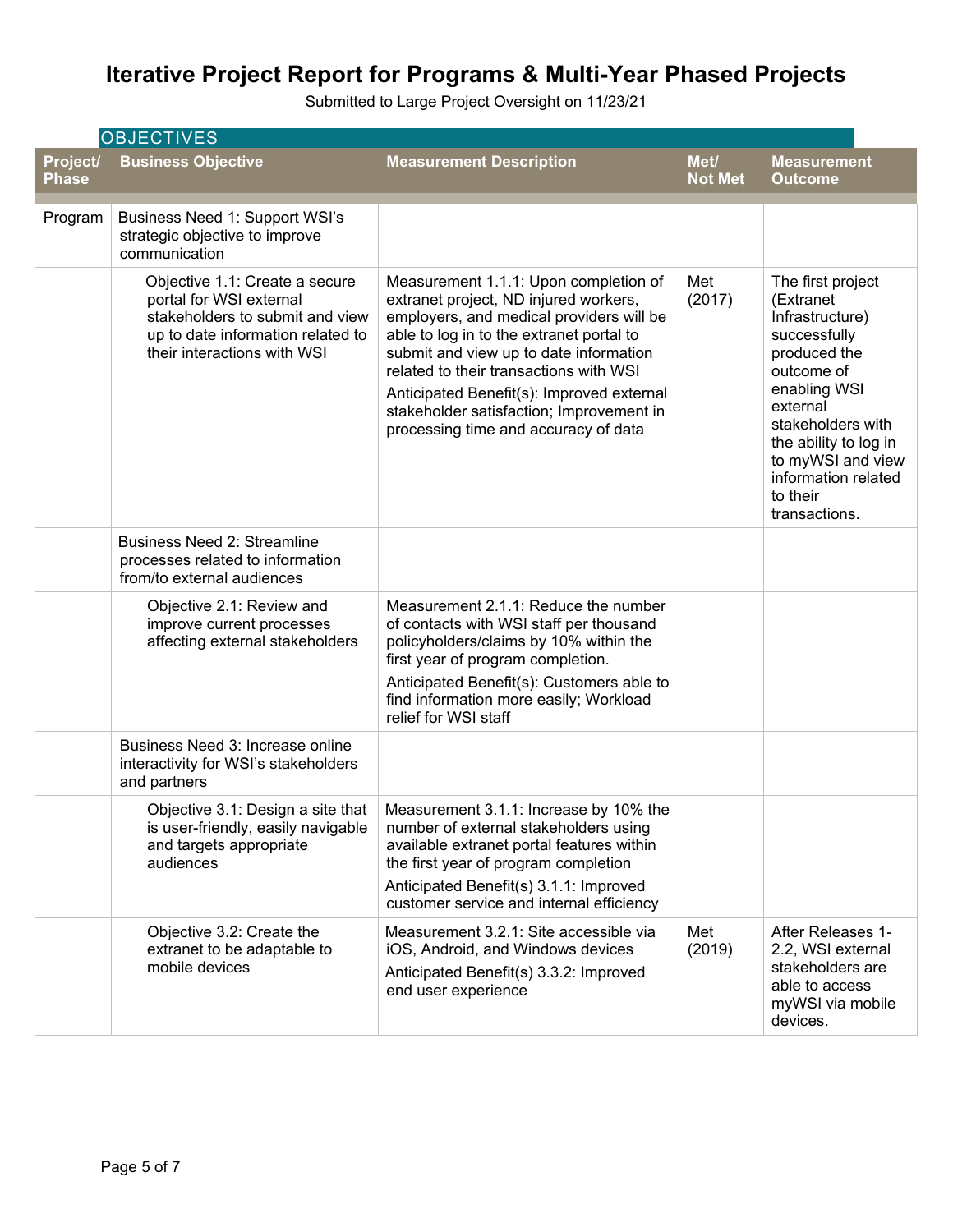Submitted to Large Project Oversight on 11/23/21

## POST-IMPLEMENTATION REPORTS

Post-Implementation Reports are to be performed after each project or phase is completed. A "PIR" is a process that utilizes surveys and meetings to determine what happened in the project/phase and identifies actions for improvement going forward. Typical PIR findings include, "What did we do well?" "What did we learn?" "What should we do differently next time?"

| Project/<br><b>Phase</b> | Lesson Learned, Success Story, Idea for Next Time, Etc.                                                                                                                                                                                                                                                                                                                                                                                                                                                                                                                                                                                                                                                                                                                                                                                                                                                                                                                                                                                                                                                                                                                                                                                                                                                                                                                                                                                                                                                                                                                                                              |  |  |  |  |  |
|--------------------------|----------------------------------------------------------------------------------------------------------------------------------------------------------------------------------------------------------------------------------------------------------------------------------------------------------------------------------------------------------------------------------------------------------------------------------------------------------------------------------------------------------------------------------------------------------------------------------------------------------------------------------------------------------------------------------------------------------------------------------------------------------------------------------------------------------------------------------------------------------------------------------------------------------------------------------------------------------------------------------------------------------------------------------------------------------------------------------------------------------------------------------------------------------------------------------------------------------------------------------------------------------------------------------------------------------------------------------------------------------------------------------------------------------------------------------------------------------------------------------------------------------------------------------------------------------------------------------------------------------------------|--|--|--|--|--|
| Project 1                | 1. It was beneficial to walk through the training with the training handouts.<br>2. The project managers did a remarkable job in leading the team!<br>3. Communication overall was very good between ITD, WSI and Nexus. There were some issues, but<br>they were resolved quickly.<br>4. The team leads were amazing with assistance and always prompt with assistance.<br>5. Overall, the project went great from my perspective.<br>6. Congrats on the successful implementation! I look forward to using it myself as an account holder with<br>WSI!                                                                                                                                                                                                                                                                                                                                                                                                                                                                                                                                                                                                                                                                                                                                                                                                                                                                                                                                                                                                                                                             |  |  |  |  |  |
| Releases<br>$1 - 2$      | The training provided was wonderful and I can see the URC UR Chiro applications that were deployed<br>1.<br>as very valuable to the UR Department. They will help provide better/faster service to the injured<br>workers!<br>2. Issues were corrected when identified during testing.<br>The technical team members (from multiple areas) completed significant changes/improvements to the<br>3.<br>environments (getting the myWSI environments set up to mirror the CAPS/WSI legacy applications<br>environment), which was a major accomplishment.<br>4. There were some snags with the scripts and bugs with Go live, but overall, they were fixable; we just<br>had to all work together (which we did) to figure them out.<br>5. The frequent technical touch-bases with ITD before Go-live worked well.<br>6. Very good collaboration across multiple organizations (WSI, Nexus, ServiceLogix, ITD) working on<br>issues together with little friction.<br>7. Early on, there were a lot of unknowns from the developers' standpoint; as the project progressed it<br>became easier for who to contact, etc. The WSI team also grew its knowledge base on what their<br>capabilities and skills for tasks were.<br>8. Both teams grew through working together. We learned good communication through difficult<br>situations.<br>9. Communication was much better between all the teams involved.<br>10. Training was done very well with good communication throughout the process.<br>11. Integration testing went better this time because we were able work on integrations earlier than last<br>time. |  |  |  |  |  |
| Release 3                | 1. A lot of work went into this and I think as we all become accustomed to the changes it will work nicely.<br>2. I really like the new functionality in MyWSI!<br>3. Expanding our client base utilizing myWSI.<br>4. Too soon to tell, each month employers safety audits are completed, and employers will need to learn<br>what to do during that time.<br>This was unique situation where a business unit was doing so much manual work then moving so<br>5.<br>much to automated and online. Kudos to all the team members - business, tech, vendor, management.<br>6. Too early in the release to comment.<br>Once customers are signed up and learn the functionality, I believe it will serve them and WSI well.<br>7.<br>8. I think once we have a chance to work in all the CRs we'll have a very efficient product for our<br>customers.<br>9. I really like the Road map approach that was designed by Nexus, it is a great picture to see for the<br>Employer to see where they are at in the process and what needs to be completed.                                                                                                                                                                                                                                                                                                                                                                                                                                                                                                                                                                  |  |  |  |  |  |